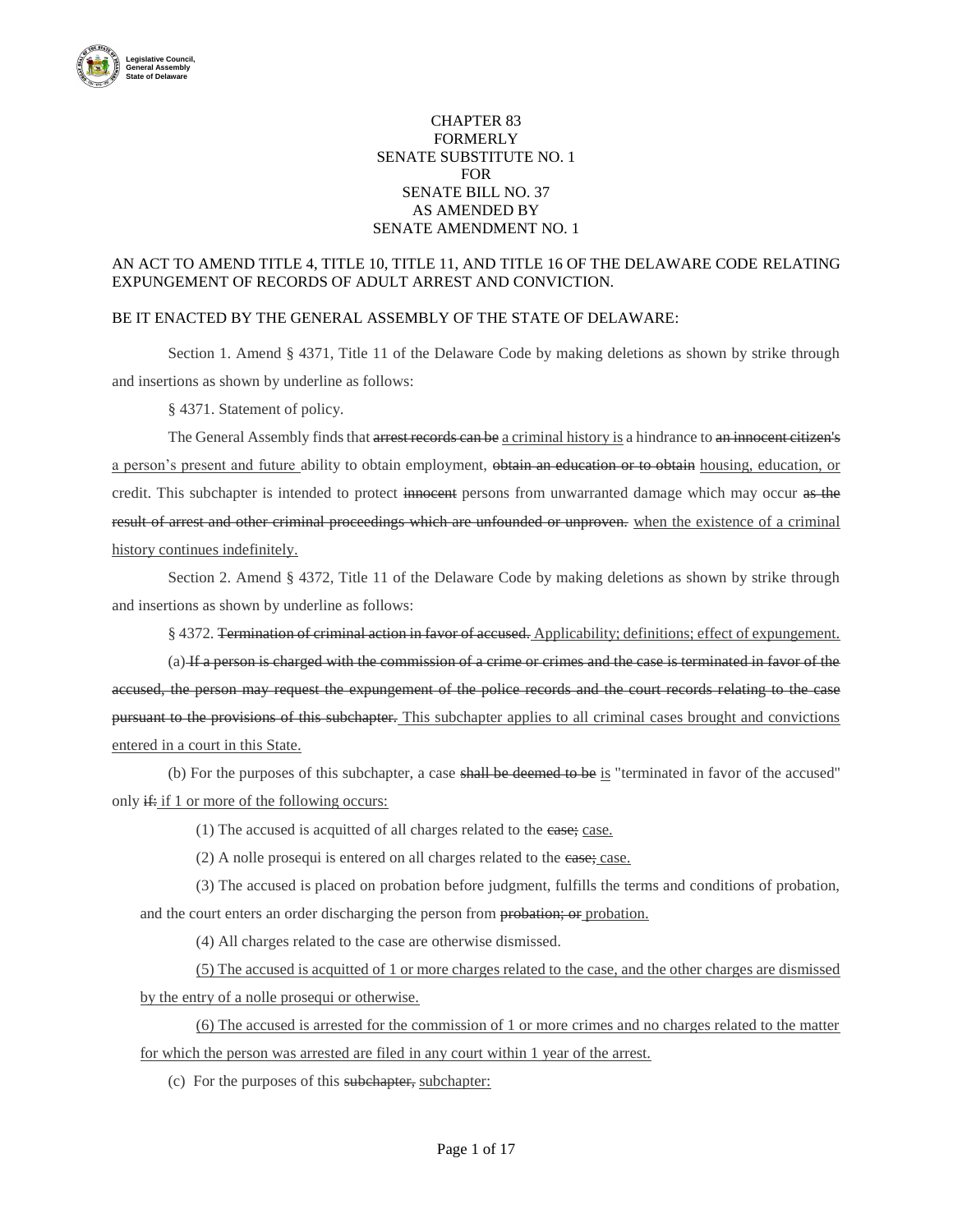(1) "case'' "Case" means a charge or set of charges related to a complaint or incident that are or could be properly joined for prosecution.

(2) "Criminal justice agencies" means as defined under § 8502 of this title.

(3) "Expungement" means that all law-enforcement agency records and court records relating to a case in which an expungement is granted, including any electronic records, are destroyed, segregated, or placed in the custody of the State Bureau of Identification, and are not released in conjunction with any inquiry beyond those specifically authorized under this subchapter.

(d) Except as otherwise provided under  $\S 4376(a)$  of this title, a person is not required to disclose, nor should the person be asked to disclose, to anyone for any purpose that the person was arrested for, charged with, or convicted of an offense for which records have been expunged under this subchapter or any other provision of this Code.

 $(e)(1)$  If a court issues an order expunging records, all the criminal records relating to a case specified in the order must, within 60 days of the order, be removed from the court's files and placed in the control of the Supervisor of the State Bureau of Identification or otherwise segregated and kept in a manner that ensures that they are not open to public inspection or disclosure. The court may retain a non-public record of expungement orders. The court shall send a copy of its order of expungement to the Bureau, and shall consult with the Bureau to develop a standard form of order for expungements. Except as otherwise provided under § 4376 of this title, the Supervisor of the Bureau shall retain control over all expunged records and shall ensure that the records or information contained in the records are not released for any reason.

(2) If the State Bureau of Identification determines that expungement is mandated under this subchapter, or receives an expungement order from a court, it shall promptly notify all courts and law-enforcement agencies where records pertaining to the case are located or maintained, and any court where the case was terminated, disposed of, or concluded. A court or law-enforcement agency which receives a notice of expungement from the Bureau shall provide the Bureau with written confirmation of the completion of the expungement. Where an expungement of a conviction is granted, all arrest records associated with any charge in that case must also be expunged.

(3) If a court orders expungement, the State Bureau of Identification shall provide the court that entered the order with written confirmation of the execution of the order. The Bureau shall promptly notify the court if it is unable to comply with any order issued under this subchapter and state the reasons why it is unable to comply.

(4) In response to a request from a non-law-enforcement officer for information or records on the person who received an expungement, all law-enforcement officers, law-enforcement agencies, and courts shall reply, with respect to the proceedings which are the subject of the order, that there is no record.

(f) Exclusions.

(1) A person is not eligible for an expungement while the person has pending criminal charges, except under paragraph (b)(6) of this section.

(2) Except as otherwise provided under § 4374(i) of this title, offenses under Title 21, or their equivalent, are not eligible for expungement under § 4373 or § 4374 of this title.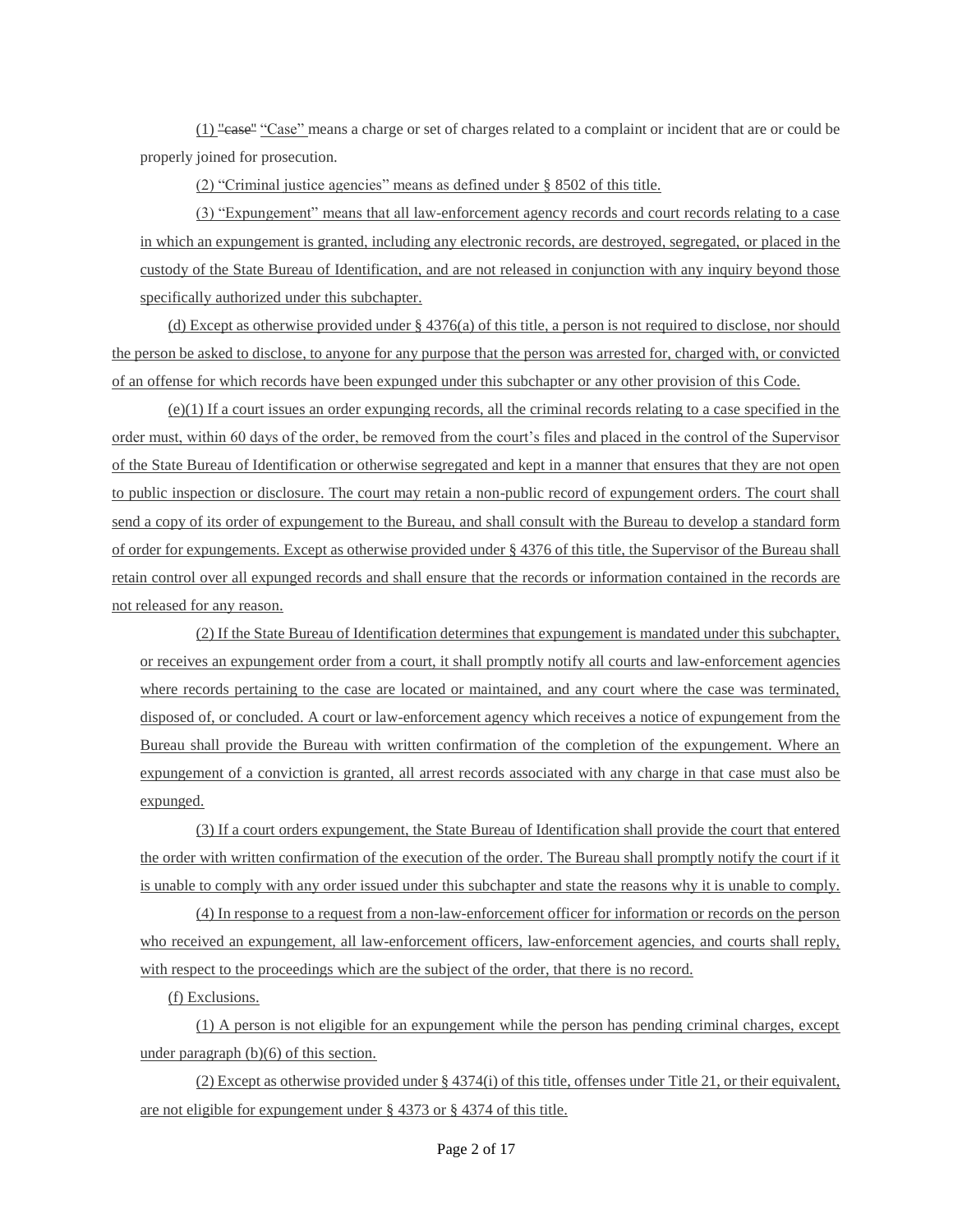(3) A conviction for 1 of the following may not be expunged under § 4373 or § 4374 of this title:

a. Vehicular assault in the second degree under § 628A of this title.

b. Incest under § 766 of this title.

c. Unlawful sexual contact in the third degree under § 767 of this title.

d. Coercion under § 791 of this title.

e. Unlawfully dealing with a child under § 1106 of this title.

(4) A person is not eligible for an expungement of a felony conviction under this subchapter if the person is convicted of the felony after the date an expungement of a prior felony conviction was granted under this subchapter. For any other expungement of a conviction, a person is not eligible if the person has been granted an expungement of a prior conviction in the previous 10 years. This paragraph  $(f)(4)$  of this section does not apply to a person seeking an expungement under  $\S 4373(a)(1)$  of this title.

(5) A person is not eligible for expungement under this subchapter if that person is currently serving a term of incarceration, parole, or probation.

(g) A prior or subsequent conviction under  $\S$  904(e) or (f) of Title 4 (regarding underage possession or consumption of alcohol) or a conviction under  $\S$  4764(c) of Title 16 (regarding underage possession of personal use quantity of marijuana) does not operate as a bar to eligibility for discretionary or mandatory expungement under this subchapter.

(h) A prior or subsequent conviction of a Title 21 offense does not operate as a bar to eligibility for discretionary or mandatory expungement under this subchapter.

(i) Nothing in this subchapter is intended to operate to expand or limit the availability of expungement under any other part of the Code.

(j) The grant of an expungement under this subchapter does not nullify any provision of an active protection from abuse order.

(k) The grant of an expungement under this subchapter does not result in the automatic removal of an individual from the Child Protection Registry, established under Subchapter II of Chapter 9 of Title 16, or the Adult Abuse Registry, established under § 8564 of this title. The fact an expungement has been granted may be considered with other relevant evidence as part of a petition for removal from the Child Protection Registry under § 929 of Title 16 or the Adult Abuse Registry under regulations adopted under § 8564(f) of this title.

(*l*) To be eligible for an expungement under this subchapter, all fines, fees, and restitution associated with a conviction must be paid. However, if an outstanding fine or fee is not yet satisfied due to reasons other than wilful noncompliance, but the person is otherwise eligible for an expungement, the court may grant the expungement and waive the fines or fees or convert outstanding financial obligations to a civil judgement.

Section 3. Amend § 4373, Title 11 of the Delaware Code by making deletions as shown by strike through and insertions as shown by underline as follows:

§ 4373. Mandatory expungement. expungement; application through SBI.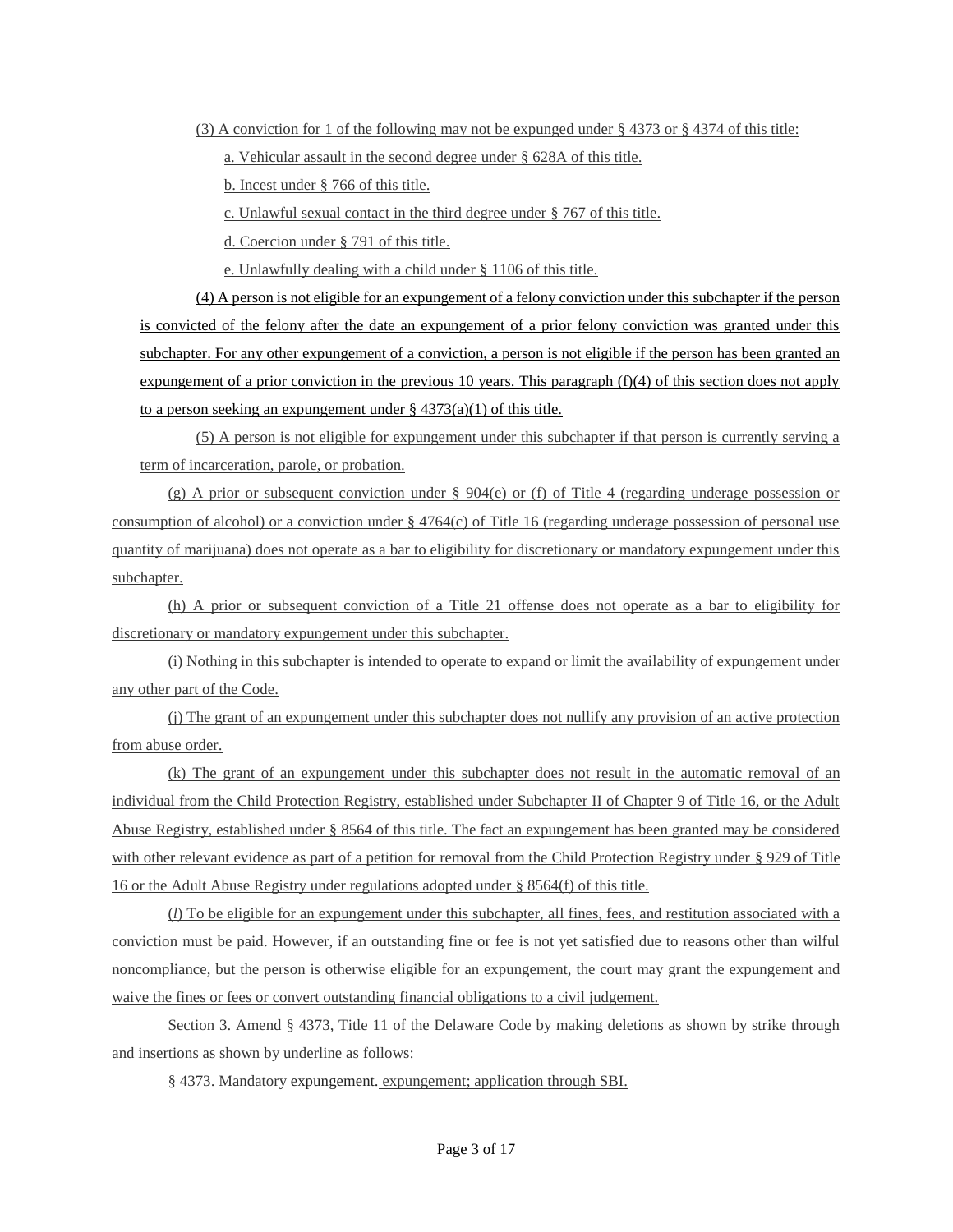(a) If a person is charged with the commission of a crime which is designated as a misdemeanor or violation in Title 4, 7, 11, 16 or 23, or a county or municipal code, ordinance, or regulation which is the same as, or equivalent to, any Title 4, 7, 11, 16 or 23 offense, excepting those crimes specifically exempted in subsection (c) of this section, and the case is terminated in favor of the accused, and the person has not previously been convicted of another criminal offense, upon an appropriate request to the State Bureau of Identification by such person the police records and court records, including any electronic records, relating to the charge or charges shall be expunged if the person has not been convicted of any crime since the date upon which the case was terminated in favor of the accused. Eligibility. On an appropriate request to the State Bureau of Identification under this section, the Bureau shall expunge all charges relating to a case if 1 of the following applies:

(1) The person was arrested or charged with the commission of 1 or more crimes and the case is terminated in favor of the accused.

(2) The person was convicted of 1 or more violations relating to the same case, 3 years have passed since the date of conviction, and the person has no prior or subsequent convictions.

(3) The person was convicted of 1 or more misdemeanors, or a combination of 1 or more misdemeanors and 1 or more violations, relating to the same case, 5 years have passed since the date of conviction, and the person has no prior or subsequent convictions.

(b) If the State Bureau of Identification determines that expungement is mandated pursuant to the terms of this section it shall promptly so notify the courts and police agencies where records pertaining to the case are located or maintained, and any court where the case was terminated, disposed of or concluded. All records appropriately specified in the expungement request shall, within 60 days of the determination that such request is mandated pursuant to the terms of this section, be removed from the files, and placed in the control of the Supervisor of the State Bureau of Identification who shall be designated to retain control over all expunged records, and who shall insure that the records or the information contained therein is not released for any reason except as specified in this subchapter. A court and/or police agency which receives a notice of expungement from the State Bureau Identification shall provide the Bureau with written confirmation of the completion of the expungement. In response to requests from nonlawenforcement officers for information or records on the person who was arrested, the law-enforcement officers and departments shall reply, with respect to the arrest and proceedings which are the subject of the order, that there is no record. Exclusions. In addition to the exclusions under  $\S$  4372(f) of this title, the following misdemeanor convictions are not eligible for mandatory expungement under this section:

(1) A misdemeanor crime of domestic violence. For purposes of this section, a "misdemeanor crime of domestic violence", means a misdemeanor offense that meets both of the following:

a. Was committed by any of the following:

1. A member of the victim's family, as "family" is defined under § 901 of Title 10, regardless, however, of the state of residence of the parties.

2. A former spouse of the victim.

3. A person who cohabited with the victim at the time of or within 3 years before the offense.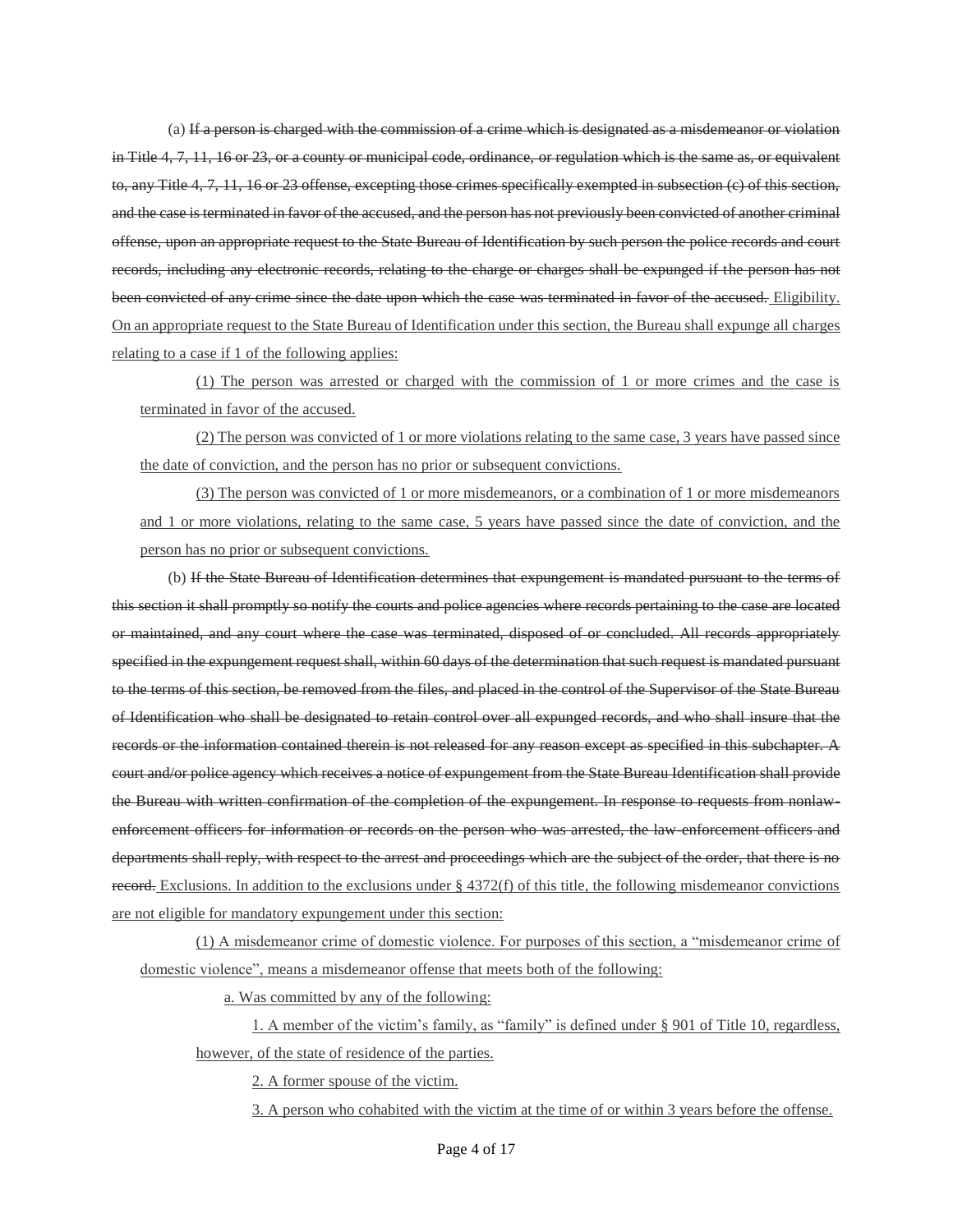4. A person with a child in common with the victim.

5. A person with whom the victim had a substantive dating relationship, as defined under § 1041 of Title 10, at the time of or within 3 years before the offense.

b. Is a misdemeanor offense under any of the following sections: § 601, § 602, § 603, § 611, § 614,

§ 621, § 625, § 628A, § 781, § 785, § 791, § 804, § 811, § 821, § 822, § 823, or § 1311 of this title.

(2) Offenses where the victim is a child.

(3) Offenses where the victim is a "vulnerable adult", as defined under § 1105 of this title.

(4) Any misdemeanor set forth in subparts A, B, C, or F of Subchapter VI of Chapter 5 of this title.

(5) Any of the following misdemeanors:

a. Unlawfully administering drugs, under § 625 of this title, when the charged in conjunction with a sexual offense, as defined in § 761(f) of this title.

b. Sexual harassment, under § 763 of this title.

c. Indecent exposure in the second degree, under § 764 of this title.

d. Indecent exposure in the first degree, under § 765 of this title.

e. Trespassing with intent to peer or peep into a window or door of another, under § 820 of this title.

f. Organized retail crime, under § 841B of this title.

g. Home improvement fraud, under § 916 of this title.

h. New home construction fraud, under § 917 of this title.

i. Offenses against law-enforcement animals, under § 1250 of this title.

j. Promoting prison contraband, under § 1256 of this title.

k. Resisting arrest, under § 1257 of this title.

l. Use of an animal to avoid capture, under § 1257A of this title.

m. Hate crime, under § 1304 of this title.

n. Malicious interference with emergency communication, under § 1313 of this title.

o. Abusing a corpse, under § 1332 of this title.

p. Violation of privacy, under § 1335 of this title.

q. Lewdness, under § 1341 of this title.

r. Patronizing a prostitute, under § 1343 of this title.

s. Permitting prostitution, under § 1355 of this title.

t. Carrying a concealed dangerous instrument, under § 1443 of this title.

u. Unlawfully dealing with a dangerous weapon, under § 1445 of this title.

v. Unlawfully permitting a minor access to a firearm, under § 1456 of this title.

w. Possession of a weapon in a Safe School and Recreation Zone, under § 1457 of this title.

(c) Mandatory expungement pursuant to this section shall not be applicable to the records of any case in which the defendant was charged with 1 or more of the following crimes, or any county or municipal code, ordinance, or regulation which is the same as, or equivalent to, any crime specified herein: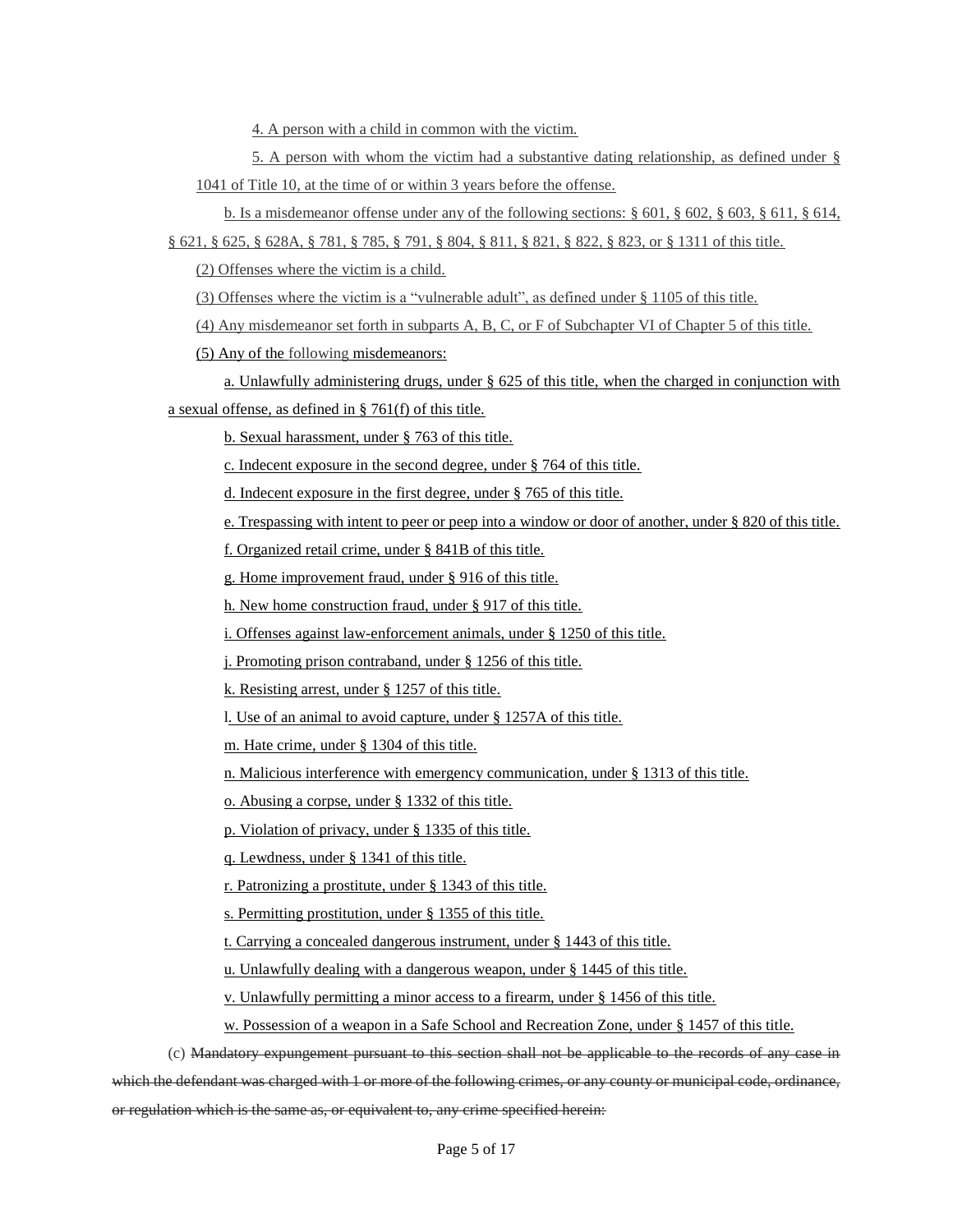(1) Any misdemeanor designated as a sex offense pursuant to § 761 of this title;

(2) Any misdemeanor set forth in subpart A of subchapter II of Chapter 5 of this title;

(3) Unlawful imprisonment pursuant to § 781 of this title;

(4) Interference with custody pursuant to § 785 of this title;

(5) Coercion pursuant to § 791 of this title;

(6) Trespassing with intent to peer or peep, pursuant to § 820 of this title;

(7) Endangering the welfare of a child, pursuant to § 1102 of this title;

(8) Crime against a vulnerable adult, pursuant to § 1105 of this title;

 $(9)$  Any misdemeanor set forth in subparts A, B, C or F of subchapter VI of Chapter 5 of this title;

(10) Any misdemeanor or violation set forth in Chapter 85 of this title;

(11) Patient abuse, pursuant to § 1136 of Title 16;

(12) Operation of a vessel or boat while under the influence, pursuant to § 2302 of Title 23. If more than 1 case or arrest is eligible for expungement under this section, it may be combined into a single application for expungement.

(d) At the time the application requesting expungement is filed with the State Bureau of Identification the applicant shall pay a reasonable fee to the State Bureau of Identification. The applicant shall attach a copy of that applicant's criminal history as maintained by the State Bureau of Identification to any application requesting expungement filed pursuant to this section. The State Bureau of Identification shall summarily reject any application for expungement that does not include the applicant's criminal history without further notice to the applicant. The State Bureau of Identification shall promulgate procedures and forms relating to the implementation of this section.

(e) The State Bureau of Identification shall be authorized to may promulgate reasonable regulations and a reasonable fee schedule to accomplish the purposes of this section.

(f) An offense for which records have been expunged pursuant to this section shall not have to be disclosed by the person as an arrest for any reason, except for disclosure to criminal justice agencies, as defined in § 8502(5) of this title, for the purposes provided in § 4376(a) of this title. [Repealed.]

Section 4. Amend § 4374, Title 11 of the Delaware Code by making deletions as shown by strike through and insertions as shown by underline and redesignating as follows:

§ 4374. Discretionary expungement. expungement; application to court.

(a) Notwithstanding any provision of § 4373 of this title to the contrary, if a person is charged with the commission of a crime, or a violation of any county or municipal code, ordinance, or regulation, and the case is terminated in favor of the accused, the person may file a petition in the Superior Court in the county where the case was terminated, disposed of or concluded setting forth the relevant facts and requesting expungement of the police records and the court records, or includes any electronic records, relating to the charge or charges. Discretionary expungement pursuant to this section shall not be applicable to the records of any case that may be expunged pursuant to the provisions of § 4373 of this title; provided, however, where a person was charged with a criminal offense where discretionary expungement pursuant to this section applies, but also was charged, within the same case, with a criminal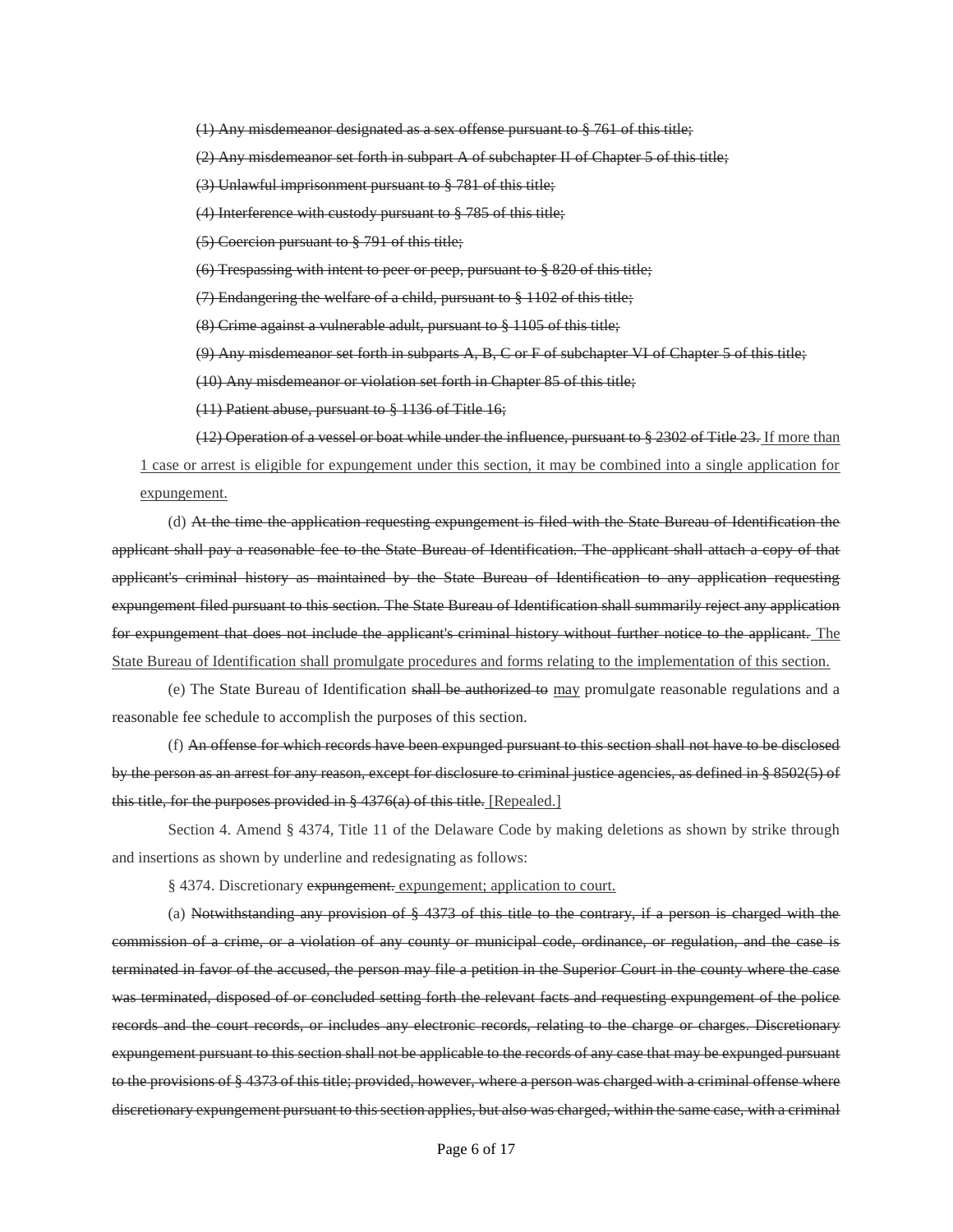offense where mandatory expungement pursuant to § 4373 of this title applies, such person must file a petition in Superior Court pursuit to this section. Eligibility. Upon petition to the appropriate court designated in subsection (c) of this section, an expungement may be granted if the applicant meets one of the following:

(1) Was convicted of 1 or more misdemeanors other than those listed in § 4373(b) of this title relating to the same case and at least 3 years have passed since the date of conviction or the date of release from incarceration, whichever is later, and the person has no prior or subsequent convictions.

(2) Was convicted of 1 or more misdemeanors listed in § 4373(b) of this title relating to the same case and at least 7 years have passed since the date of conviction or the date of release from incarceration, whichever is later, and the person has no prior or subsequent convictions.

(3) Subject to subsection (b) of this section, was convicted of a felony and at least 7 years have passed since the date of conviction or the date of release from incarceration, whichever is later, and the person has no prior or subsequent convictions.

(b) Exclusions. In addition to the exclusions under § 4372(f) of this title, a person is not eligible for discretionary expungement under this section if the person was convicted of any of the following crimes:

(1) A Title 11 felony listed in  $\S$  4201(c) of this title.

(2) Section 1136 of Title 16.

(3) Section 3913 of Title 31.

(4) A "felony conviction involving physical or sexual assault crimes" as defined in § 309 of Title 31 (regarding the Beau Biden Child Protection Act).

(c) Venue. If all of the charges and convictions sought to be expunged were disposed of in Family Court, a petition under this section must be filed in the Family Court for the county where the most recent case was terminated. If any of the charges or convictions were not disposed of in Family Court, a petition under this section must be filed in the Superior Court for the county where the most recent case was terminated.

(d) Jurisdiction and authority. Where an expungement petition properly before the Family or Superior Court is granted, the expungement order applies to any record, including arrest records, relating to any charge in that case held by any court or law-enforcement agency in this State.

 $(\theta)$  (e) After the petition requesting expungement is filed with the Superior Court or Family Court, the petitioner shall cause a copy of the petition to be served upon the Attorney General, who may file an objection or answer to the petition within 30 days 120 days after it is served on the Attorney General. The petitioner shall attach a copy of that petitioner's criminal history as maintained by the State Bureau of Identification to any petition requesting expungement filed pursuant to under this section. The Court shall summarily reject any petition for expungement that does not include the petitioner's criminal history. Upon receipt of any petition, the Attorney General shall contact a victim of the crime at the victim's last known address or telephone number to ascertain the victim's position on the petition. The Attorney General shall provide the victim's position, if known, in the Attorney General's answer to the petition. The Attorney General shall promptly orally inform the victim of the court's decision. The Attorney General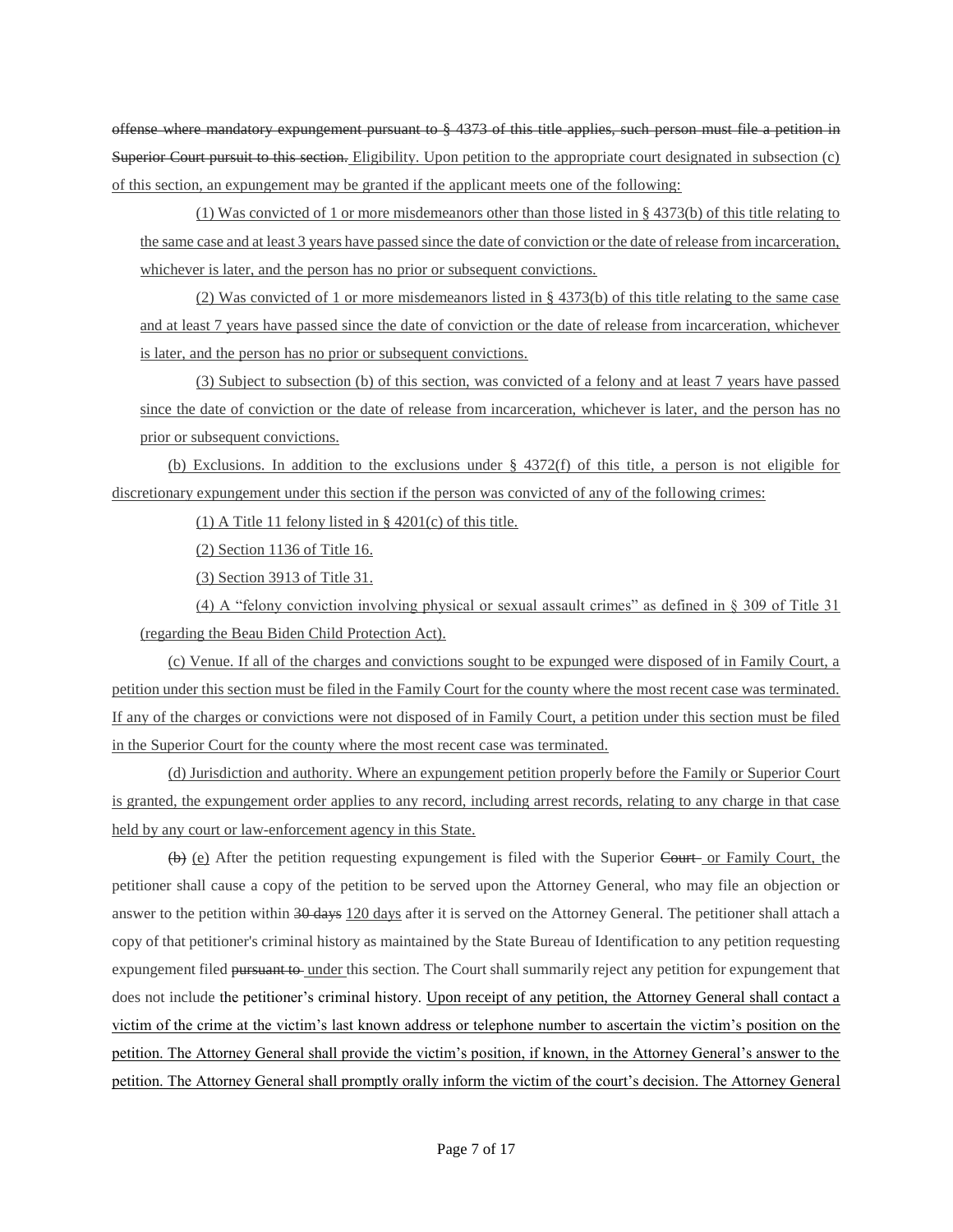# may not provide the victim with a copy of the expungement order. For purposes of this subsection, "victim" means as defined in § 9401 of this title.

 $\left(\frac{e}{f}\right)$  Unless the Court believes a hearing is necessary, petitions shall are to be disposed of without a hearing. If the Court finds that the continued existence and possible dissemination of information relating to the arrest or conviction of the petitioner causes, or may cause, circumstances which constitute a manifest injustice to the petitioner, it shall enter an order requiring the expungement of the police law-enforcement and court records relating to the charge or case. Otherwise, it shall deny the petition. The burden shall be is on the petitioner to allege specific facts in support of that petitioner's allegation of manifest injustice, and the burden shall be is on the petitioner to prove such manifest injustice by a preponderance of the evidence. The fact that the petitioner has previously been convicted of a criminal offense, other than that referred to in the petition, shall be considered by the Court as prima facie evidence that the continued existence and possible dissemination of information relating to the arrest in question does not constitute a manifest injustice to the petitioner. A petition filed by the Attorney General or the Attorney General's designee pursuant to under subsection  $\left(\frac{\Theta}{h}\right)$  of this section shall must be granted by the Court.

 $\left(\frac{d}{d}\right)$  (g) The State shall be is made party defendant to the proceeding. Any party aggrieved by the decision of the Court may appeal, as provided by law in civil cases.

 $(e)$  (h) Notwithstanding any provision of this subchapter or any other statute or rule to the contrary, the Attorney General or the Attorney General's designee responsible for prosecuting a criminal action may petition the Court to expunge the instant arrest record of a defendant if at the time of a state motion to dismiss or entry a nolle prosequi in the case, the prosecutor has determined that the continued existence and possible dissemination of information relating to the arrest of the defendant for the matter dismissed or for which a nolle prosequi was entered may cause circumstances which constitute a manifest injustice to the defendant.

(f) If an order expunging the records is granted by the Court, all the criminal records specified in the order shall, within 60 days of the order, be removed from the files, and placed in the control of the Supervisor of the State Bureau of Identification who shall be designated to retain control over all expunged records, and who shall insure that the records or the information contained therein is not released for any reason except as specified in this subchapter. A court and/or police agency which receives a notice of expungement from the State Bureau Identification shall provide the Bureau with written confirmation of the completion of the expungement. The State Bureau of Identification shall provide the Court which entered the order with written confirmation of the execution of the order. In response to requests from nonlaw-enforcement officers for information or records on the person who was arrested, the law-enforcement officers and departments shall reply, with respect to the arrest and proceedings which are the subject of the order, that there is no record. No order requiring an expungement of any record shall be entered or enforced if such order is contrary to the provisions of this subchapter. The State Bureau of Identification shall promptly notify the Court if it is unable to comply with any order issued pursuant to this subchapter.

 $\left(\frac{\rho}{f}\right)(1)$  (i)(1) Notwithstanding any provision of this subchapter or any other statute or rule law to the contrary, the police law-enforcement agency records and the court records relating to any charge set forth in under Title 21, or in any county or municipal code, ordinance, or regulation which is the same as, or equivalent to, any Title 21 offense,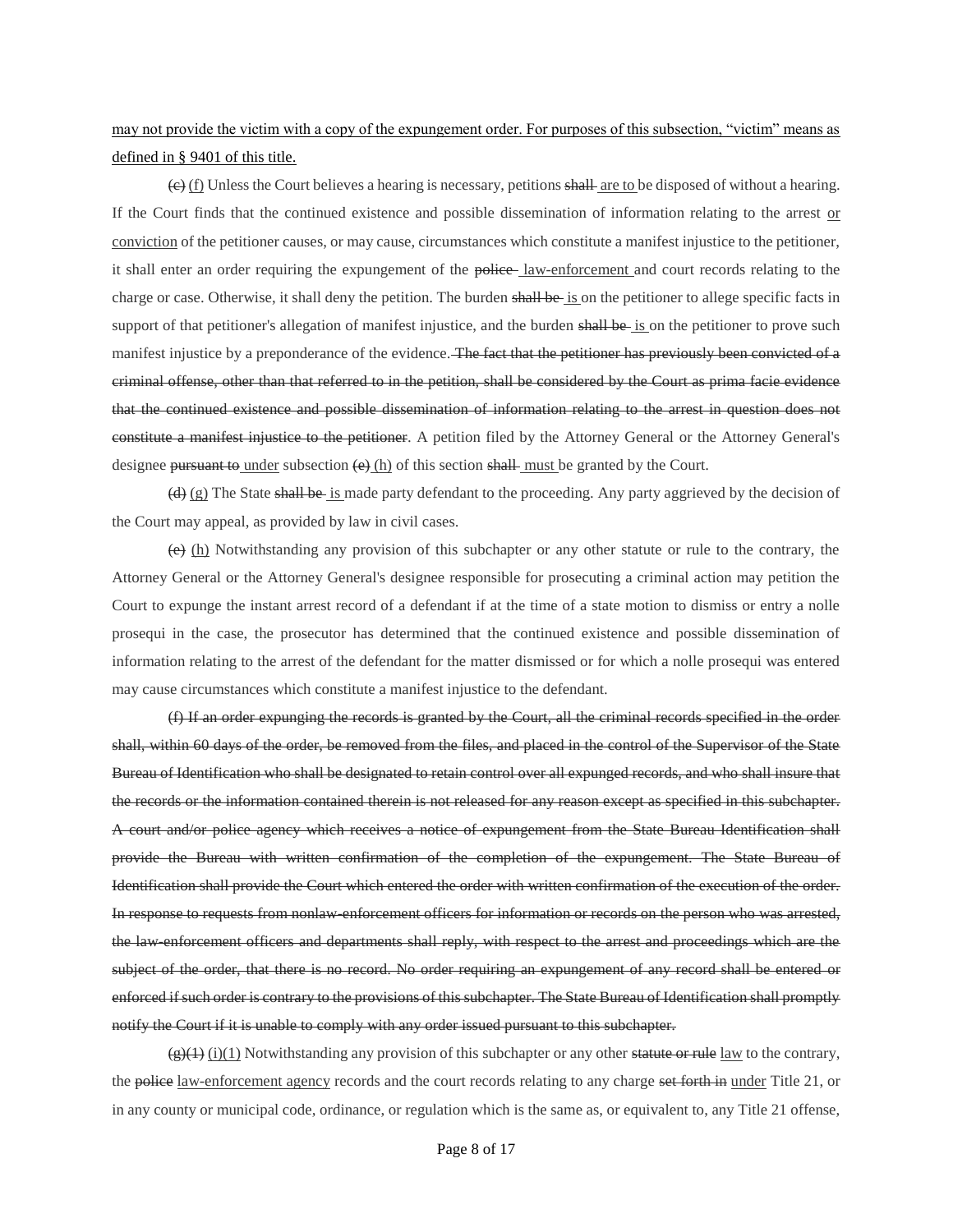shall may not be expunged pursuant to under this subchapter unless the charge or charges is one of those specifically enumerated in paragraph  $(g)(2)$  (i)(2) of this section.

(2) Discretionary expungement pursuant to under this section shall be is applicable when otherwise appropriate for the following Title 21 offenses, or any county or municipal code, ordinance, or regulation which is the same as, or equivalent to, any of the following Title 21 offense specified herein: offenses:

a. Driving after judgment prohibited, pursuant to under  $\S 2810$  of Title  $21$ ; Title 21.

b. Reckless driving, pursuant to under § 4175 of Title 21; Title 21.

c. Operation of a motor vehicle causing death, pursuant to under  $\S 4176A$  of Title  $21$ ; Title 21.

d. Driving under the influence, pursuant to  $\S$  4177 of Title 21; or [Repealed.]

e. Operating a commercial vehicle with a prohibited blood alcohol concentration or while impaired by drugs, pursuant to § 4177M of Title 21. [Repealed.]

(h) (j) The Superior Court and Family Court shall establish a reasonable fee schedule for the filing of a petition of expungement pursuant to under this section.

(i) An offense for which records have been expunged pursuant to this section shall not have to be disclosed by the person as an arrest for any reason, except for disclosure to criminal justice agencies, as defined in § 8502(5) of this title, for the purposes provided in § 4376(a) of this title.

Section 5. Amend § 4375, Title 11 of the Delaware Code by making deletions as shown by strike through and insertions as shown by underline as follows:

§ 4375. Discretionary expungement following a pardon.

(a) Notwithstanding any provision of this subchapter or any other law to the contrary, a person who was convicted of a misdemeanor or violation excepting those crimes specifically exempted in subsection (b) of this section crime, other than those specifically excluded under subsection (b) of this section, who is thereafter unconditionally pardoned by the Governor may request a discretionary expungement pursuant to under the procedures set forth in § 4374 of this title. The burden shall be on the petitioner to allege specific facts in support of that petitioner's allegation of manifest injustice, and the burden shall be on the petitioner to prove such manifest injustice by a preponderance of the evidence. The fact that the petitioner was convicted of the criminal offense that is the subject of that petitioner's expungement application shall be considered by the Court as prima facie evidence that the continued existence and possible dissemination of information relating to the arrest in question does not constitute a manifest injustice to the petitioner.

(b) Discretionary expungement following a pardon pursuant to this section shall not be applicable to the records of any case in which the defendant was charged with 1 or more of the following crimes, or any county or municipal code, ordinance, or regulation which is the same as, or equivalent to, any crime specified herein:

(1) Any misdemeanor or violation involving embezzlement of public money, bribery or perjury;

(2) Any misdemeanor designated as a sex offense pursuant to § 761 of this title;

(3) Any misdemeanor set forth in subparts A, B, C or F of subchapter VI of Chapter 5 of this title;

(4) Unlawful imprisonment pursuant to § 781 of this title;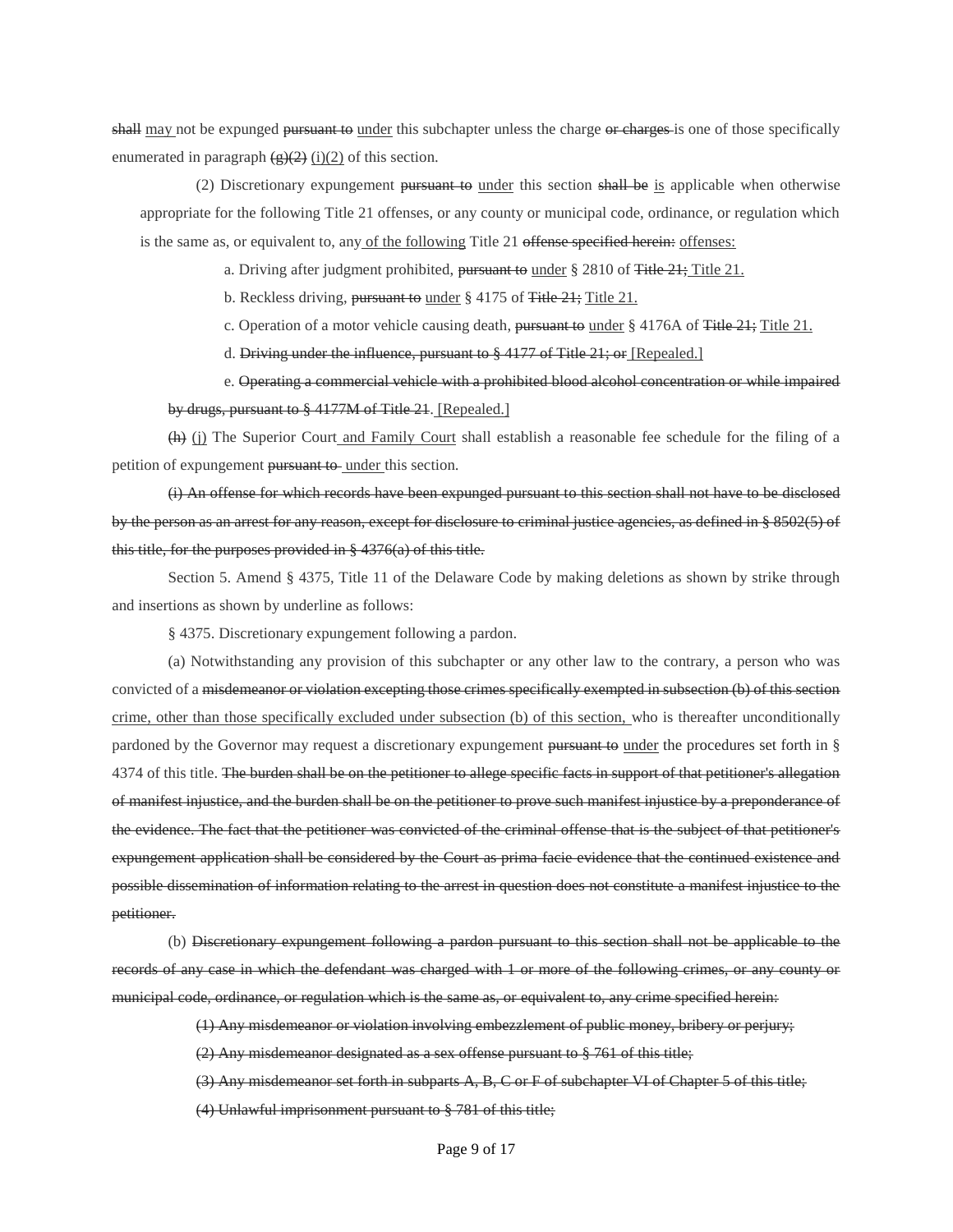#### (5) Interference with custody pursuant to § 785 of this title; or

(6) Coercion pursuant to § 791 of this title. Exclusions. Convictions of the following crimes are not eligible for expungement after a pardon under this section:

(1) Manslaughter, under § 632 of this title.

(2) Murder in the second degree, under § 635 of this title.

(3) Murder in the first degree, under § 636 of this title.

(4) Rape in the second degree, under § 772 of this title.

(5) Rape in the first degree, under § 773 of this title.

(6) Sexual abuse of a child by a person in a position of trust, authority, or supervision in the first degree, under § 778(1), (2), or (3).

Section 6. Amend § 4376, Title 11 of the Delaware Code by making deletions as shown by strike through and insertions as shown by underline as follows:

§ 4376. Disclosure of expunged records.

 $(a)(1)$  Except for disclosure to law-enforcement officers acting in the lawful performance of their duties in investigating criminal activity or for the purpose of an employment application as an employee of a law-enforcement agency, it shall be is unlawful for any person having or acquiring access to an expunged court or police lawenforcement agency record to open or review it or to disclose to another person any information from it without an order from the court which ordered the record expunged.

(2) In addition to such other lawful purposes as may be prescribed by statute law or otherwise, criminal justice agencies shall have access to records of expunged to the following:

a. Records of expunged probations before judgment and past participation in the First Offenders Controlled Substance Diversion Program Program, First Offenders Domestic Violence Diversion Program, or a court-supervised drug diversion program for the purpose of determining whether a person is eligible for a probation before judgment, as set forth in under § 4218 of this title, or for title; participation in the First Offenders Controlled Substance Diversion Program, as set forth in under § 4767 of Title 16 or for Title 16; participation in the First Offenders Domestic Violence Diversion Program, under § 1024 of Title 10; or participation in a court-supervised drug diversion program.

b. For criminal justice agencies involved in the licensing of individuals to carry a concealed deadly weapon under § 1441 of this title, records of expunged cases for the purpose of determining whether an individual meets the requirements to be granted a license to carry a concealed deadly weapon.

(b) Where disclosure to law-enforcement officers in the lawful performance of their duties in investigating criminal activity is permitted by subsection (a) of this section, such disclosure shall apply applies for the purpose of investigating particular criminal activity in which the person, whose records have been expunged, is considered a suspect and the crime being investigated is a felony or pursuant to an investigation of an employment application as an employee of a law-enforcement agency.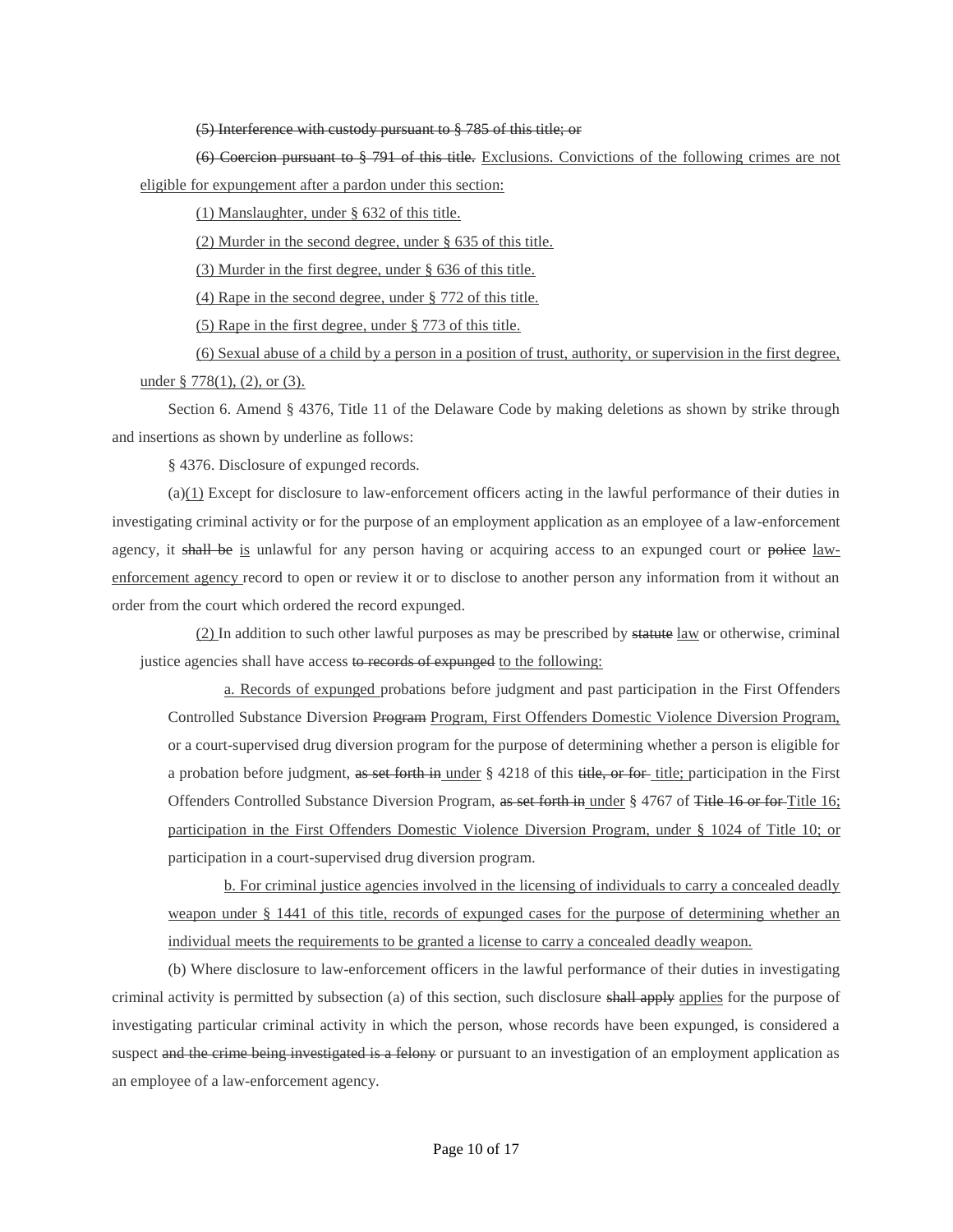(c) Nothing contained in this subchapter shall require requires the destruction of photographs or fingerprints taken in connection with any felony arrest arrest, or DNA taken under § 4713 of Title 29, and which are utilized solely by law-enforcement officers in the lawful performance of their duties in investigating criminal activity.

(d) Nothing herein shall require contained in this subchapter requires the destruction of court records or records of the Department of Justice. However, all such records, including docket books, relating to a charge or conviction which has been the subject of a destruction order shall must be so handled to ensure that they are not open to public inspection or disclosure.

(e) An offense for which records have been expunged pursuant to under this subchapter shall does not have to be disclosed by the person as an arrest for any reason.

(f) Any person who violates subsection (a) of this section shall be is guilty of a class B misdemeanor, and shall-must be punished accordingly.

(g) The State Bureau of Identification shall make available to criminal justice agencies such electronic records as will enable criminal justice agencies to determine whether a person who seeks to participate in the First Offenders Controlled Substance Diversion Program or to Program, participate in the First Offenders Domestic Violence Diversion Program, obtain a probation before judgment disposition or to disposition, or participate in a courtsupervised drug diversion program has done so before and had the record expunged.

(h) Notwithstanding subsection (a) of this section, if a defendant is convicted of an offense after an expungement is granted under this subchapter, the Supervisor of the State Bureau of Identification shall, upon request, provide all of the following with expunged records for the following purposes:

(1) A court, the Attorney General, and the defendant, for use or consideration during the defendant's sentencing.

(2) The Governor or the Board of Pardons, for use or consideration if the defendant applies for a pardon for the subsequent offense.

Section 7. Amend § 4377, Title 11 of the Delaware Code by making deletions as shown by strike through and insertions as shown by underline as follows:

§ 4377. Notification to federal government.

Upon the granting by the court for of an order for the expungement of records in accordance with under this subchapter, a copy of such order shall be forwarded to the federal Department of Justice, the State Bureau of Identification shall provide notice of the order of expungement to federal law-enforcement.

Section 8. Amend § 787, Title 11 of the Delaware Code by making deletions as shown by strike through and insertions as shown by underline as follows:

§ 787. Trafficking an individual, forced labor and sexual servitude; class D felony; class C felony; class B felony; class A felony.

(j) *Application for pardon and petition to expunge; motion to vacate conviction and expunge record.* —

(3) Notwithstanding any provision of Chapter 43 of this title or any other law to the contrary, any person filing a motion under paragraph (j)(2) of this section in Superior Court or Family Court may also seek in that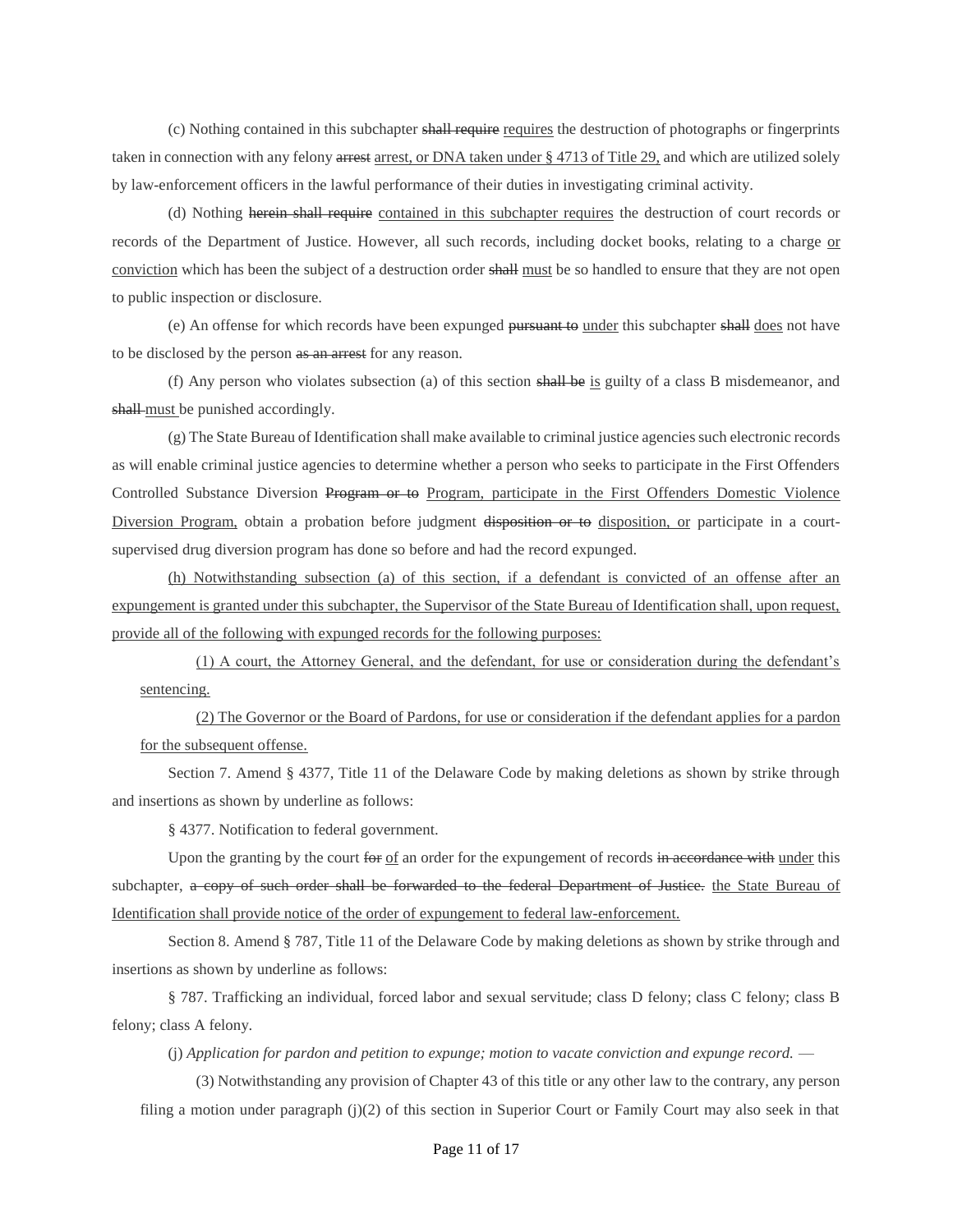motion expungement of the criminal record related to such conviction. If the court grants the motion to vacate the conviction under paragraph (j)(2) of this section and the movant also requested expungement, the court's order shall require expungement of the police and court records relating to the charge and conviction. Such order shall contain a statement that the expungement is ordered pursuant to this paragraph and, notwithstanding any limitations to the contrary, that the provisions of §§  $4374(f)$ ,  $4372(e)$ ,  $4376$  and  $4377$  of this title apply to such order.

(4) Notwithstanding any provision of Chapter 43 of this title or any other law to the contrary, any person filing in Court of Common Pleas a motion under paragraph (j)(2) of this section may, upon the Court of Common Pleas' entry of an order granting the motion to vacate, file a petition in the Superior Court seeking expungement of the criminal record related to such conviction and attaching to the petition a certified copy of the Court of Common Pleas' order granting the motion to vacate. Upon finding that the Court of Common Pleas entered an order under paragraph (j)(2) of this section, the Superior Court shall enter an order requiring expungement of the police and court records relating to the charge and conviction. Such order shall contain a statement that the expungement is ordered pursuant to this paragraph and, notwithstanding any limitations to the contrary, that the provisions of §§ 4374(f), 4372(e), 4376 and 4377 of this title apply to such order.

Section 9. Amend § 1025, Title 10 of the Delaware Code by making deletions as shown by strike through and insertions as shown by underline as follows:

§ 1025. Expungement of adult police and court records.

(a) If an adult person is charged with the commission of a crime or crimes and the case is terminated in favor of the accused, the person may request the expungement of the police records and the court records relating to the case pursuant to the provisions of this subchapter.

(b) For the purposes of this section, a case shall be deemed to be "terminated in favor of the accused" only if:

(1) The accused is acquitted of all charges related to the case;

(2) A nolle prosequi is entered on all charges related to the case;

(3) The accused is placed on probation before judgment, fulfills the terms and conditions of probation, and the court enters an order discharging the person from probation; or

(4) All charges related to the case are otherwise dismissed.

(c) For the purposes of this section "case" means a charge or set of charges related to a complaint or incident that are or could be properly joined for prosecution.

(d) If an adult is charged with the commission of a crime which is designated as a misdemeanor or violation in Title 4, 7, 11, 16, or 23, excepting those crimes specifically exempted in paragraph (d)(2) of this section, and the case is terminated in favor of the accused, and the person has not previously been convicted of another criminal offense, upon an appropriate request to the State Bureau of Identification by such person the police records and court records, including any electronic records, relating to the charge or charges shall be expunged if the person has not been convicted of any crime since the date upon which the case was terminated in favor of the accused.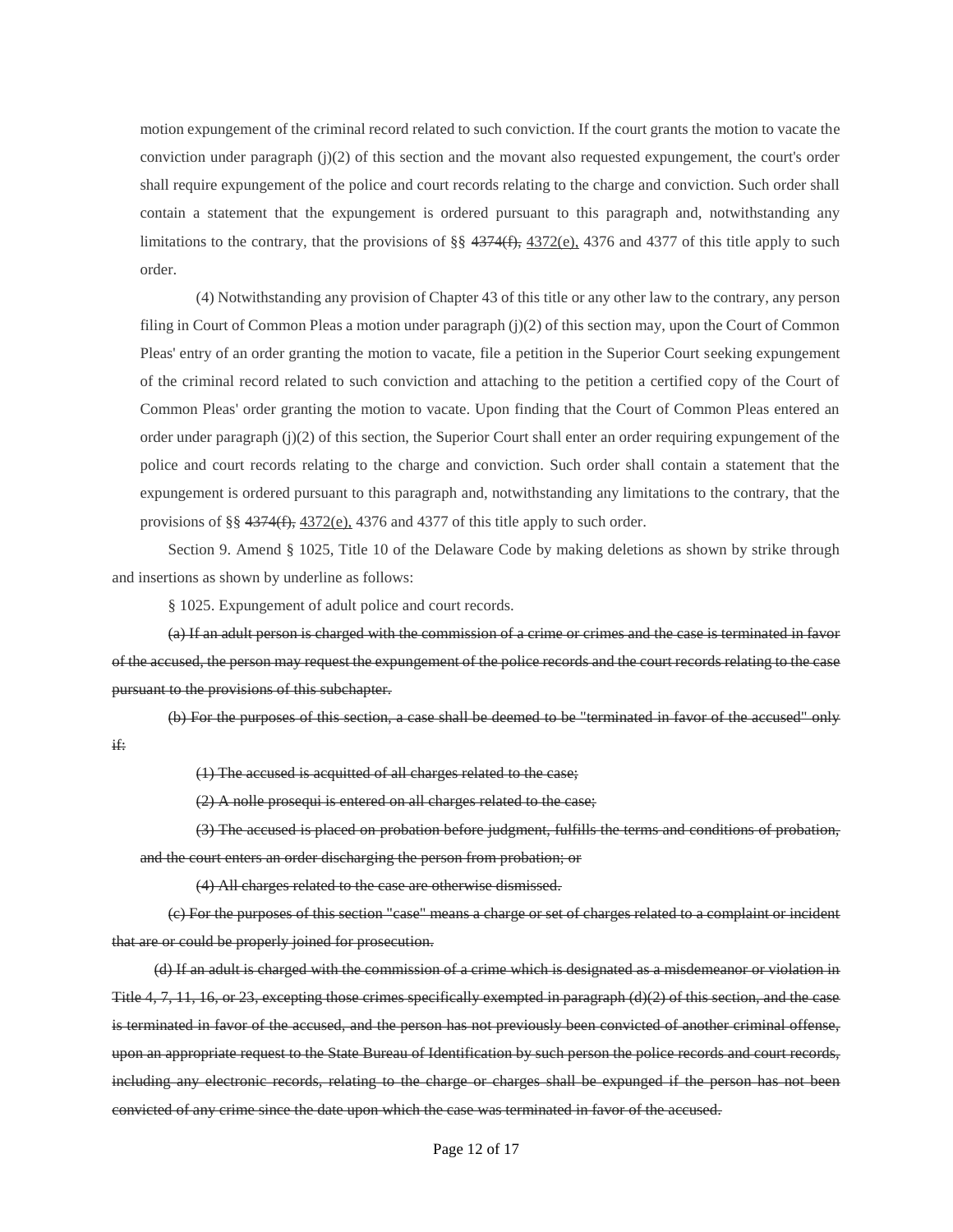(1) If the State Bureau of Identification determines that expungement is mandated pursuant to the terms of this paragraph, it shall promptly so notify the courts and police agencies where records pertaining to the case are located or maintained, and any court where the case was terminated, disposed of or concluded. All records appropriately specified in the expungement request shall, within 60 days of the determination that such request is mandated pursuant to the terms of this section, be removed from the files, and placed in the control of the Supervisor of the State Bureau of Identification who shall be designated to retain control over all expunged records, and who shall ensure that the records or the information contained therein is not released for any reason except as specified in this subchapter. Criminal justice agencies as defined in § 8502(5) of Title 11 shall, however, have access to records of expunged probations before judgment for the specific purpose of determining whether a person is eligible for a probation before judgment, as set forth in § 4218 of Title 11. A court or a police agency which receives a notice of expungement from the State Bureau of Identification shall provide the Bureau with written confirmation of the completion of the expungement. In response to requests from nonlaw-enforcement officers for information or records on the person who was arrested, the law-enforcement officers and departments shall reply, with respect to the arrest and proceedings which are the subject of the order, that there is no record.

(2) Mandatory expungement pursuant to this subsection shall not be applicable to the records of any case in which the defendant was charged with one or more of the following crimes:

a. Any misdemeanor designated as a sex offense pursuant to § 761 of Title 11;

- b. Any misdemeanor set forth in subpart A of subchapter II of Chapter 5 of Title 11;
- c. Unlawful imprisonment pursuant to § 781 of Title 11;
- d. Interference with custody pursuant to § 785 of Title 11;
- e. Coercion pursuant to § 791 of Title 11;
- f. Trespassing with intent to peer or peep, pursuant to § 820 of Title 11;
- g. Endangering the welfare of a child, pursuant to § 1102 of Title 11;
- h. Crime against a vulnerable adult, pursuant to § 1105 of Title 11;
- i. Any misdemeanor set forth in subparts A, B, C or F of subchapter VI of Chapter 5 of Title 11;
- j. Any misdemeanor or violation set forth in Chapter 85 of Title 11;
- k. Patient abuse, pursuant to § 1136 of Title 16;
- l. Operation of a vessel or boat while under the influence, pursuant to § 2302 of Title 23.

(3) At the time the application requesting expungement is filed with the State Bureau of Identification, the applicant shall pay a reasonable fee to the State Bureau of Identification. The applicant shall attach a copy of that applicant's criminal history as maintained by the State Bureau of Identification to any application requesting expungement filed pursuant to this section. The State Bureau of Identification shall summarily reject any application for expungement that does not include the applicant's criminal history without further notice to the applicant.

(4) The State Bureau of Identification shall be authorized to promulgate reasonable regulations and a reasonable fee schedule to accomplish the purposes of this subsection.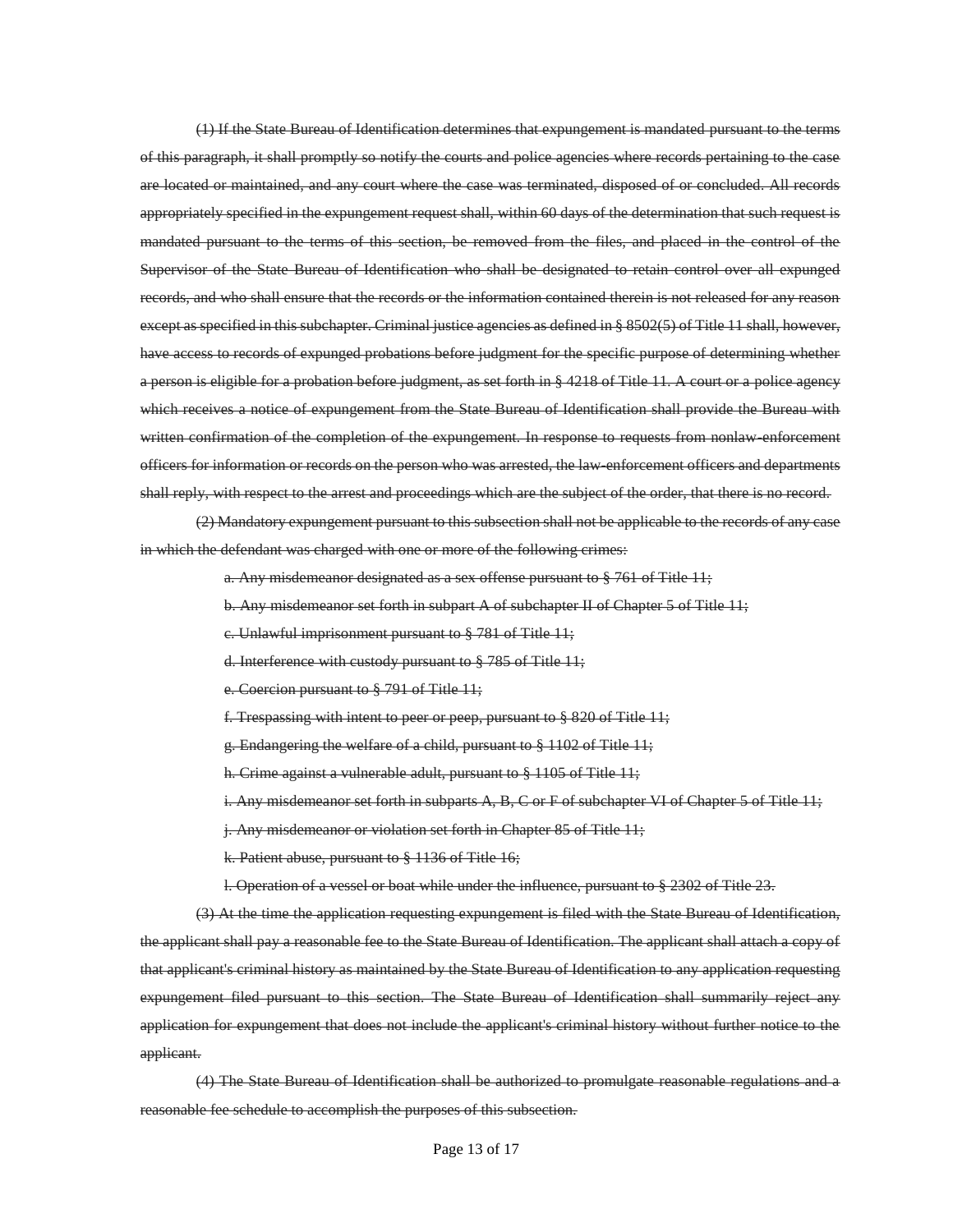(e) Notwithstanding any provision of subsection (d) of this section to the contrary, if a person is charged with the commission of a crime and the case is terminated in favor of the accused, the person may file a petition in the Family Court in the county where the case was terminated, disposed of or concluded setting forth the relevant facts and requesting expungement of the police records and the court records relating to the charge or charges. Discretionary expungement pursuant to this section shall not be applicable to the records of any case that may be expunged pursuant to the provisions of subsection (d) of this section, provided, however, that where a person was charged with a criminal offense where discretionary expungement pursuant to this subsection applies, but also was charged, within the same case, with a criminal offense where mandatory expungement pursuant to this section applies, such person must file a petition in the Family Court pursuant to this section.

(1) After the petition requesting expungement is filed with the Family Court, the petitioner shall cause a copy of the petition to be served upon the Attorney General, who may file an objection or answer to the petition within 30 days after it is served on the Attorney General. The petitioner shall attach a copy of that petitioner's criminal history as maintained by the State Bureau of Identification to any petition requesting expungement filed pursuant to this section. The Court shall summarily reject any petition for expungement that does not include the petitioner's criminal history.

(2) Unless the Court believes a hearing is necessary, petitions shall be disposed of without a hearing. If the Court finds that the continued existence and possible dissemination of information relating the arrest of the petitioner causes, or may cause, circumstances which constitute a manifest injustice to the petitioner, it shall enter an order requiring the expungement of the police and court records relating to the charge or case. Otherwise, it shall deny the petition. The burden shall be on the petitioner to allege specific facts in support of that petitioner's allegation of manifest injustice, and the burden shall be on the petitioner to prove such manifest injustice by a preponderance of the evidence. The fact that the petitioner has previously been convicted of a criminal offense, other than that referred to in the petition, shall be considered by the Court as prima facie evidence that the continued existence and possible dissemination of information relating to the arrest in question does not constitute a manifest injustice to the petitioner. A petition filed by the Attorney General or the Attorney General's designee pursuant to paragraph (e)(4) of this section shall be granted by the Court.

(3) The State shall be made party defendant to the proceeding. Any party aggrieved by the decision of the Court may appeal, as provided by law in civil cases.

(4) Notwithstanding any provision of this section or any other statute or rule to the contrary, the Attorney General or designee responsible for prosecuting a criminal action may petition the Court to expunge the instant arrest record of a defendant if at the time of a state motion to dismiss or entry of nolle prosequi in the case, the prosecutor has determined that the continued existence and possible dissemination of information relating to the arrest of the defendant for the matter dismissed or for which a nolle prosequi was entered may cause circumstances which constitute a manifest injustice to the defendant.

(5) If an order expunging the records is granted by the Court, all the records specified in the order shall, within 60 days of the order, be removed from the files, and placed in the control of the Supervisor of the State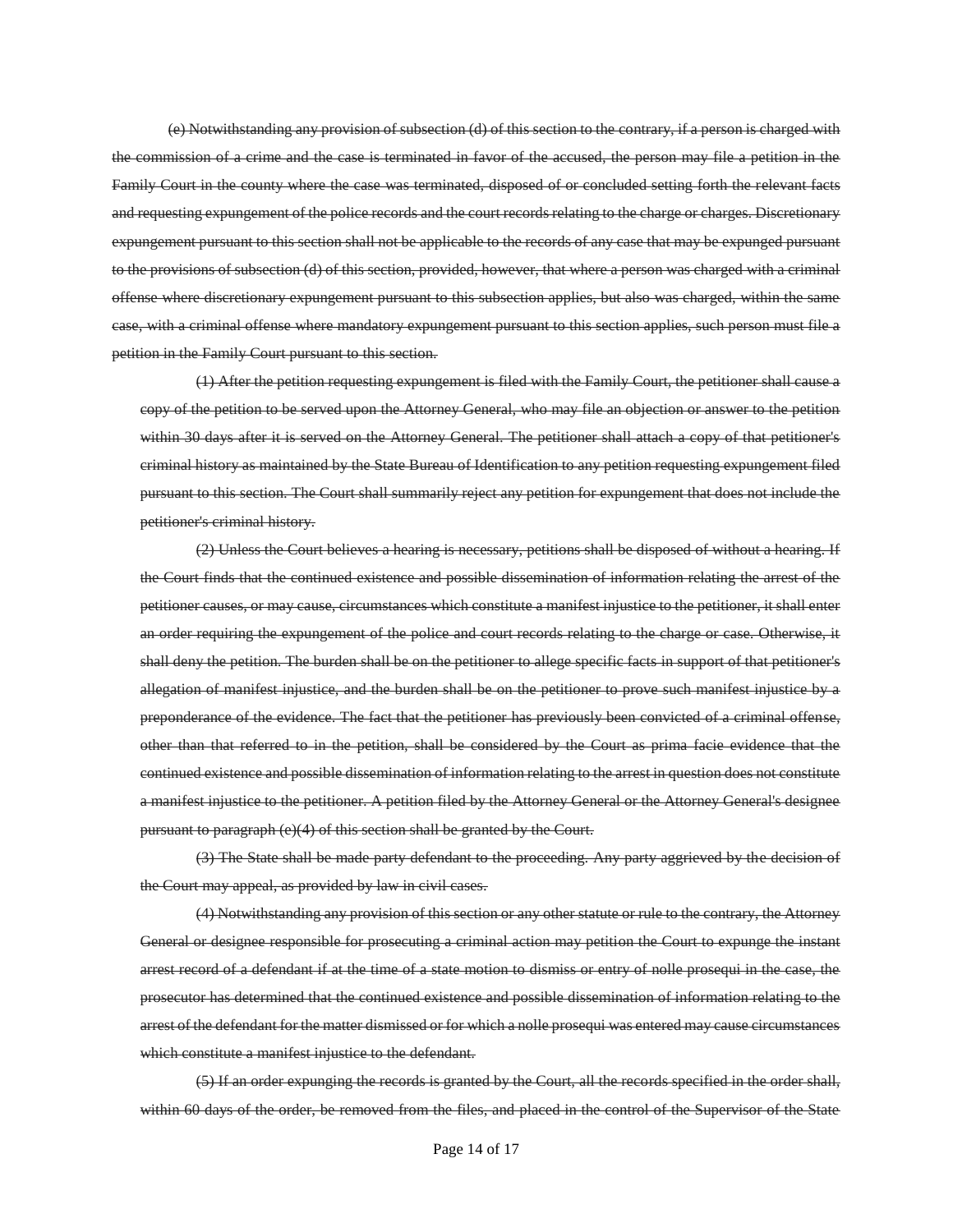Bureau of Identification who shall be designated to retain control over all expunged records, and who shall ensure that the records or the information contained therein is not released for any reason except as specified in this subchapter. A police agency which receives a notice of expungement from the State Bureau of Identification shall provide the Bureau with written confirmation of the completion of the expungement. The State Bureau of Identification shall provide the Court which entered the order with written confirmation of the execution of the order. In response to requests from nonlaw-enforcement officers for information or records on the person who was arrested, the law-enforcement officers and departments shall reply, with respect to the arrest and proceedings which are the subject of the order, that there is no record. No order requiring an expungement of any record shall be entered or enforced if such order is contrary to the provisions of this subchapter. The State Bureau of Identification shall promptly notify the Court if it is unable to comply with any order issued pursuant to this subchapter.

(6) Notwithstanding any provision of this section or any other statute or rule to the contrary, the police records and the court records relating to any charge set forth in Title 21 of shall not be expunged pursuant to this section unless the charge or charges is 1 of these specifically enumerated offenses:

a. Driving after judgment prohibited, pursuant to § 2810 of Title 21;

b. Reckless driving, pursuant to § 4175 of Title 21;

c. Operation of a motor vehicle causing death, pursuant to § 4176A of Title 21;

d. Driving under the influence, pursuant to § 4177 of Title 21;

e. Operating a commercial vehicle with a prohibited blood alcohol concentration or while impaired by drugs, pursuant to § 4177M of Title 21.

(7) The Family Court shall establish a reasonable fee schedule for the filing of a petition of expungement pursuant to this section.

(f) Notwithstanding any provision of this subchapter or any other law to the contrary, a person who was convicted of a misdemeanor or violation excepting those crimes specifically exempted in subsection  $(e)$  of this section who is thereafter unconditionally pardoned by the Governor may request a discretionary expungement pursuant to the procedures set forth in subsection (e) of this section. The burden shall be on the petitioner to allege specific facts in support of the petitioner's allegation of manifest injustice, and the burden shall be on the petitioner to prove such manifest injustice by a preponderance of the evidence. The fact that the petitioner was convicted of the criminal offense that is the subject of the petitioner's expungement application shall be considered by the Court as prima facie evidence that the continued existence and possible dissemination of information relating to the arrest in question does not constitute a manifest injustice to the petitioner.

(g) Discretionary expungement following a pardon pursuant to this section shall not be applicable to the records of any case in which the defendant was charged with 1 or more of the following crimes:

(1) Any misdemeanor designated as a sex offense pursuant to § 761 of Title 11;

(2) Unlawful imprisonment pursuant to § 781 of Title 11;

(3) Interference with custody pursuant to § 785 of Title 11; or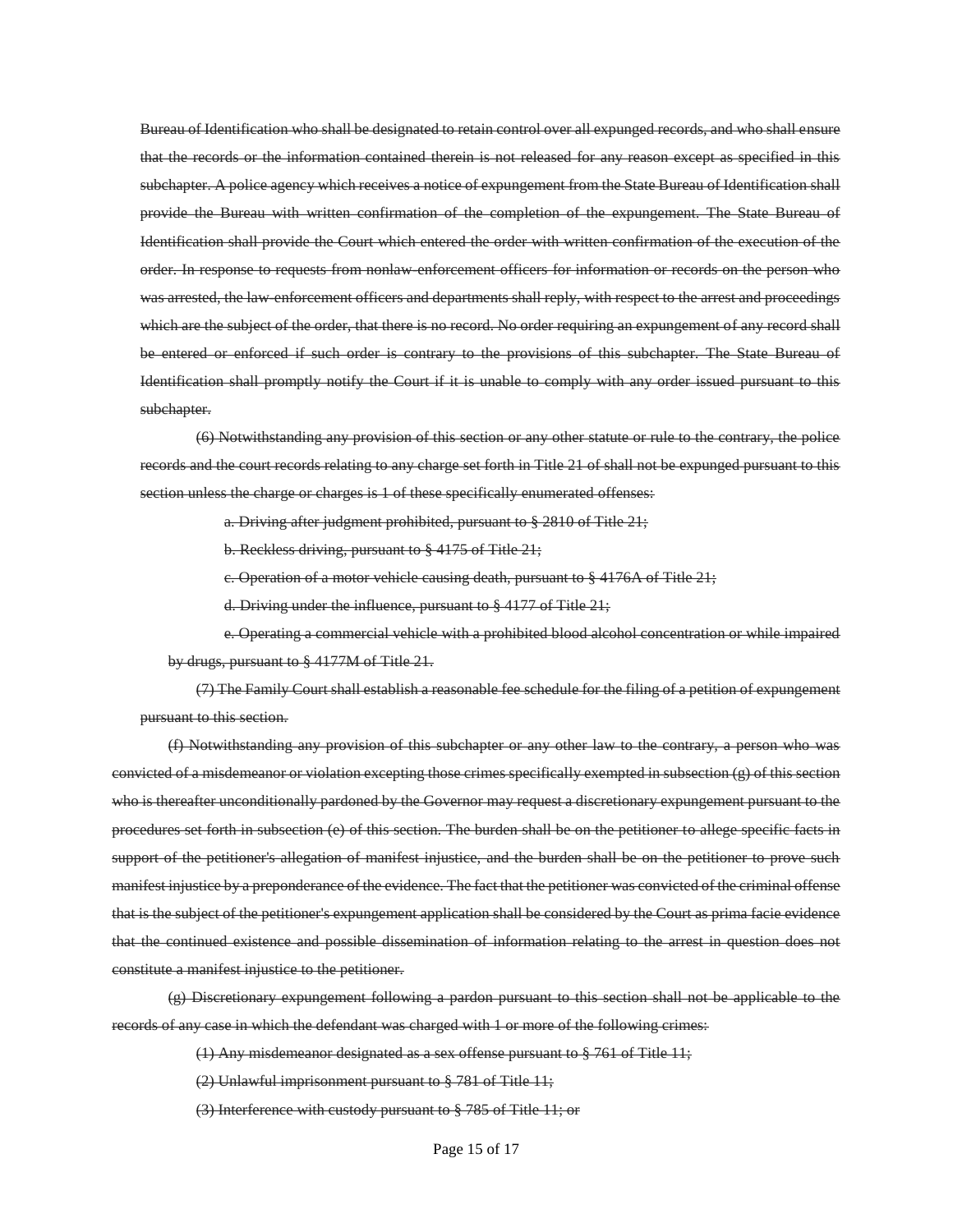(4) Coercion pursuant to § 791 of Title 11.

If a person is charged with or convicted of a crime in Family Court, expungement may be sought under Subchapter VII of Chapter 43 of Title 11.

Section 10. Amend § 1027, Title 10 of the Delaware Code by making deletions as shown by strike through and insertions as shown by underline as follows:

§ 1027. Expungement; records; access by law-enforcement officers.

(a) Except for disclosure to law-enforcement officers acting in the lawful performance of their duties in investigating criminal activity or for the purpose of an employment application as an employee of a law-enforcement agency, it shall be unlawful for any person having or acquiring access to an expunged court or police record to open or review it or to disclose to another person any information from it without an order from the Court which ordered the record expunged.

(b) Where disclosure to law-enforcement officers in the lawful performance of their duties in investigating criminal activity is permitted by subsection (a) of this section, such disclosure shall apply for the purpose of investigating particular criminal activity in which the person, whose records have been expunged, is considered a suspect and the crime being investigated is a felony; or pursuant to an investigation of an employment application as an employee of a law-enforcement agency.

(c) Nothing contained in this section shall require the destruction of photographs or fingerprints taken in connection with any felony arrest and which are utilized solely by law-enforcement officers in the lawful performance of their duties in investigating criminal activity.

(d) Nothing herein shall require the destruction of court records or records of the Department of Justice. However, all such records, including docket books, relating to a charge which has been the subject of a destruction order shall be so handled to ensure that they are not open to public inspection or disclosure.

(e) An offense for which records have been expunged pursuant to this section shall not have to be disclosed by the person as an arrest for any reason.

(f) Upon the granting by the Court for an order for the expungement of records in accordance with this subchapter, a copy of such order shall be forwarded to the United States Department of Justice.

(g) Any person who violates § 1025 of this title shall be guilty of a Class B misdemeanor, and shall be punished accordingly. [Repealed.]

Section 11. Amend § 904, Title 4 of the Delaware Code by making deletions as shown by strike through and insertions as shown by underline as follows:

§ 904. Offenses concerning certain persons.

(o) Any person who was convicted of a first offense under subsections (e) and (f) of this section or the same offense under any county or municipal code, ordinance, or regulation and who was under the age of 21 at the time of the offense may, upon reaching the age of 21, apply for an expungement of the record of the conviction and any indicia of arrest to the court in which the person was convicted. For violations of subsection (e) or (f) of this section, an order granting such expungement shall issue upon proof that the person has reached the age of 21, unless the person has